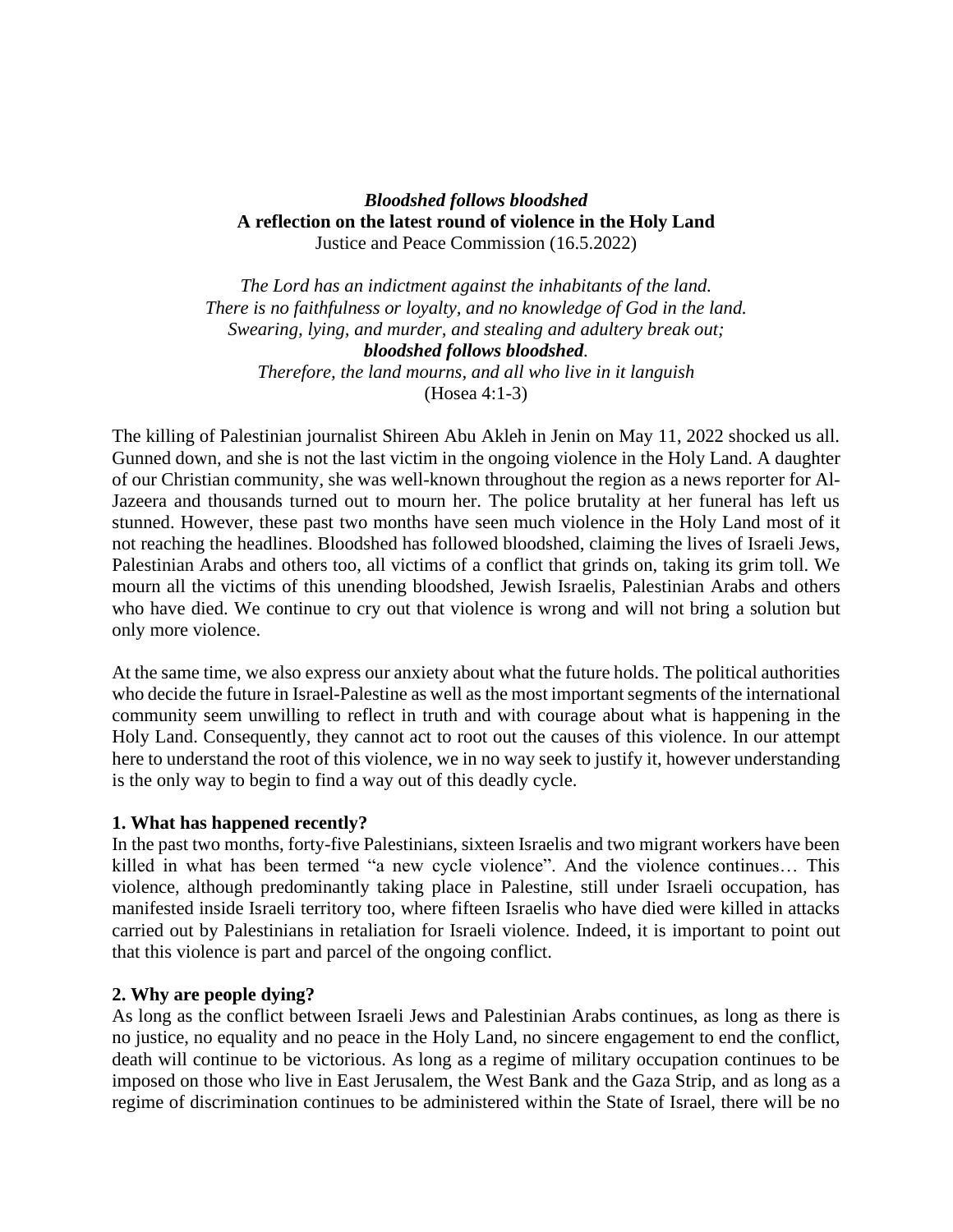end to the cycle of violence. As long as local political leaders advance their own personal interests and ignore the cries of the widows, the orphans, the mothers and fathers in mourning, all who live in this land languish, as the Prophet Hosea says. As long as the international community shirks its responsibility for the situation in Israel/Palestine, the cogwheels of this seemingly unending conflict will continue turning.

#### **3. What are the causes of the violence?**

When Palestinians attack Israeli Jews, many advance interpretations of their motivations. They attribute the violence to Palestinian, Arab or Islamic ideologies that reject Israel, Israelis and even Jews. However, these acts of violence must be analyzed first and foremost within the context of the ongoing Israel-Palestine conflict.

#### **It needs to be repeated with unequivocal clarity: the root cause and primary context of the violence is the occupation of Palestine, an occupation that has gone on for fifty-five years.**

The violence of the occupation includes land expropriation, administrative detention, the withholding of building permits, house demolitions, the restriction of movement, the stifling of political, social and economic development and the ongoing siege of the Gaza Strip.

In particular, the tensions in the holy city of Jerusalem continue to aggravate the situation and escalate the levels of tension. These tensions include the constant threats to the status quo in the Haram al-Sharif (also known as the Temple Mount), the stifling restrictions on access to the Holy Places (for Christians this was again underlined this past Orthodox Saturday of Light, Holy Saturday), and the ongoing attempts to claim properties in occupied East Jerusalem, resulting in the eviction of people from their homes to be given to settlers, particularly in Sheikh Jarrah and Silwan.

The massive and violent reprisals by the Israeli security forces against the family and sometimes against the whole neighborhood or town of alleged Palestinian perpetrators of violence creates new resentment, hatred and desire for revenge and provide fertile soil for new attacks against Israeli Jews. Many of the perpetrators have relatives and friends who have fallen victim to the violence inherent in the occupation. Similarly, certain attempts by the Israeli forces to "prevent" new attacks, in fact exacerbate the conditions that are leading to acts of violence as bloodshed follows bloodshed.

It is glaringly outrageous that much of the violence of which Palestinians are victims originates from Israeli settlers and their vigilante groups, who have expropriated Palestinian lands and live illegally in the territories occupied by Israel. In some parts of the West Bank, settlers dominate entire areas, imposing a reign of lawlessness and terror on Palestinian families, neighborhoods and villages, preventing the inhabitants from travelling freely, working their lands, pasturing their flocks and living ordinary lives. Rather than defining their acts as crimes, or even in some cases as terrorism, the settlers are too often aided and abetted by the Israeli military. This is particularly true in the city of Hebron and its southern environs and the city of Nablus and its environs.

Furthermore, although not unprecedented, the fact that Palestinian citizens of Israel are carrying out attacks on Israeli Jews underlines the alienation that many Palestinian Arab citizens of Israel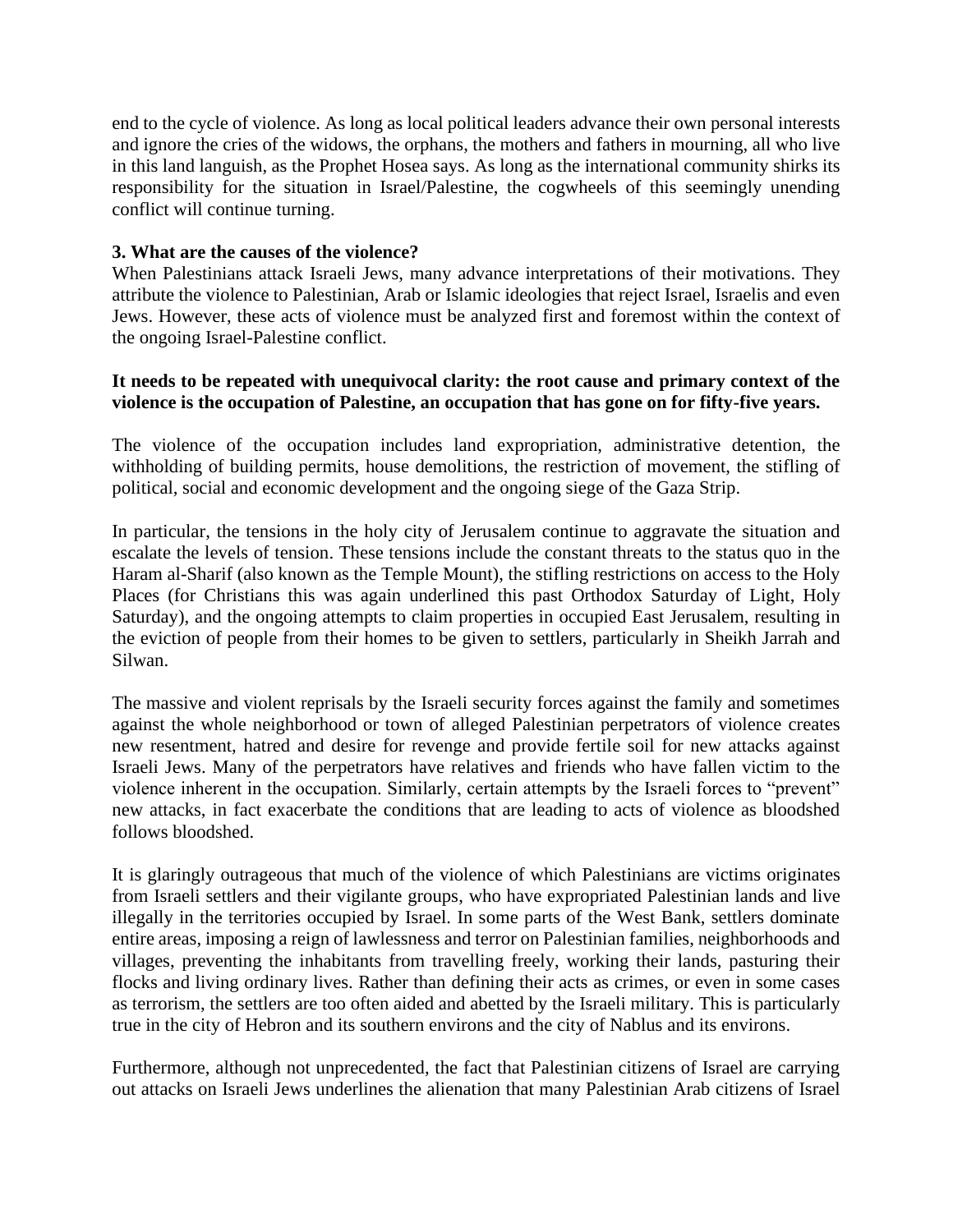feel in a state in which they are citizens but which is defined as a "Jewish" state. These attacks are a sign of despair in the face of ongoing discrimination against Arabs in Israel itself and the regime of inequality. Furthermore, these acts are also a cry of rage against those attempting to erase the Palestinian identity of the Palestinian Arab citizens of Israel.

Unfortunately, as long as Palestinians resort only to verbal protest or non-violent actions (when the Israeli authorities authorize this), the international community ignores the Palestinians and gives the impression that everything is normal, promoting "normalization" with the Israeli state despite the ongoing conflict. Sadly, only when violence erupts, the international community wakes up and takes note.

#### **4. A wider context of injustice**

The so-called "Abraham Accords" that were formulated and triumphantly promoted by the US Trump administration certainly add to the sense of frustration and despair at the heart of the latest rounds of violence. Israel has now signed so-called "peace" accords with countries with which Israel has no conflict. These accords pursue common regional interests like opposition to Iran and economic and military collaboration. However, the accords blatantly ignore the real conflict in Israel/Palestine and the rights of the Palestinians. For the Palestinians, this adds insult to injury, reinforcing their feeling that, in the eyes of Israel and the powerful in the international community, they do not exist. Real peace can only be made between Israel and Palestine.

Another piece in the contemporary puzzle in order to understand the latest round of bloodshed is connected to the situation in Eastern Europe. As soon as Russia invaded the Ukraine, the international community, led by the United States, condemned the invasion and far-reaching sanctions were imposed by many countries including the United States, the European Union and the United Kingdom in order to pressure the Russian regime to withdraw from Ukrainian territory and cease its aggression. Many Palestinians compare these recent events with the decades of conflict in their own homeland. Israel has occupied Palestinian territory since 1967 and has imposed a discriminatory regime of inequality on Palestinians within Israel since 1948. However, those most vocal in condemning Russian aggression have done little to denounce Israeli occupation and discrimination. This double standard has only sharpened Palestinian frustration and despair.

#### **Conclusion: Seeking peace and pursuing it**

Two and a half millennia ago, the prophet Ezekiel called out against the princes of the land, "*Put away violence and oppression, and do what is just and right. Cease your evictions of my people*" (Ezekiel 45:9).

Today we call on the authorities in Israel to seek out the reasons for the violence that engulfs us all. Responding to violence with violence, a logic of never-ending reprisal, is not the answer. Israel and Palestine have the same rights: the rights to security, freedom, dignity and self-determination. Violence will not end until these rights are realized for both Israelis and Palestinians equally.

Israel is on a quest for "peace" where peace cannot be found. Israel seeks peace with the regimes of Arab countries but not with the people of the region. Real peace will only be realized when the Palestinians can affirm that their rights have been implemented. Peace will begin when the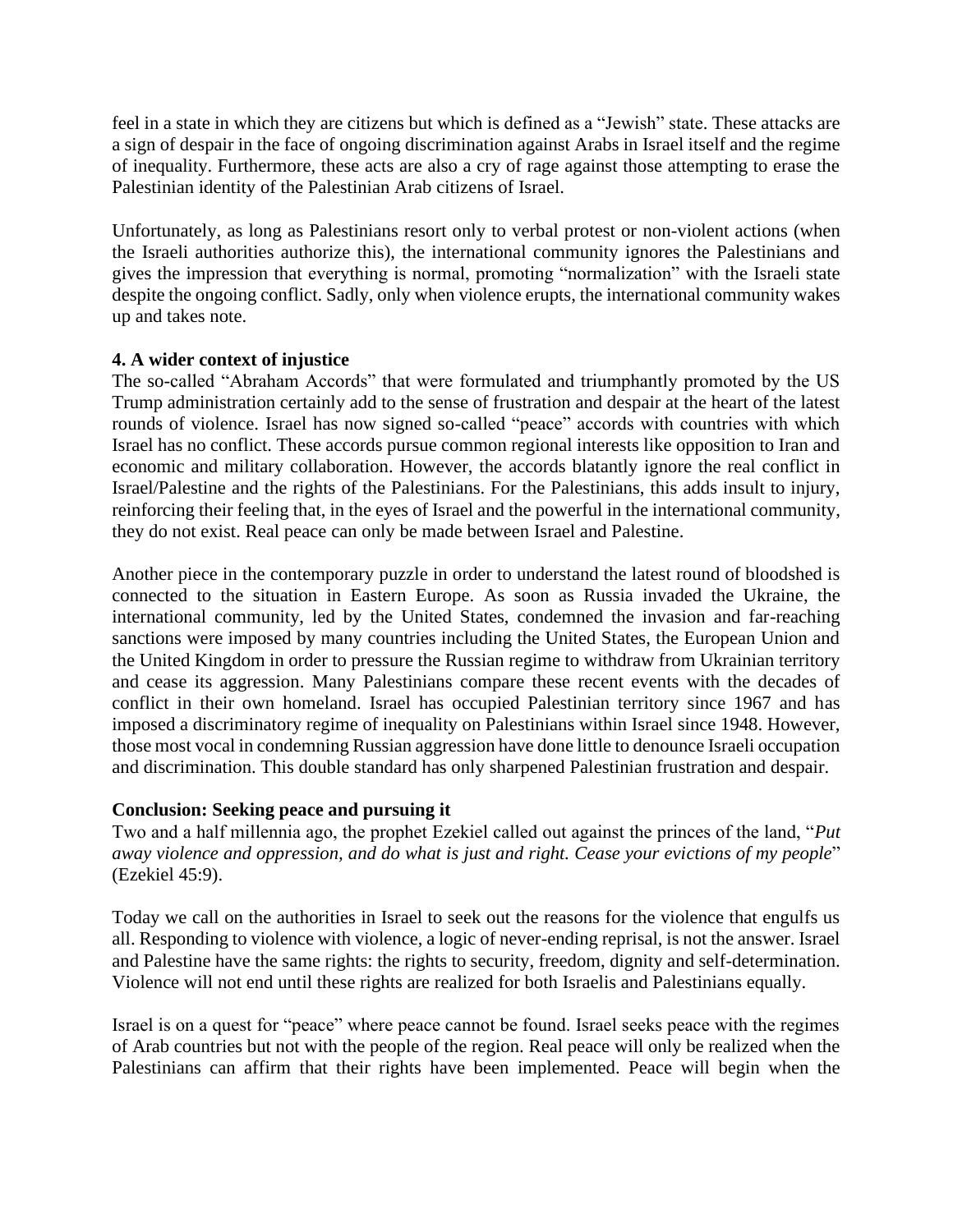Palestinians proclaim that they are no longer at war with Israelis. Only then will a new chapter begin in the region.

It is the Psalmist who reminds us: "*Which of you desires life, and covets many days to enjoy good? Keep your tongue from evil, and your lips from speaking deceit. Depart from evil, and do good; seek peace, and pursue it. The eyes of the Lord are on the righteous, and his ears are open to their cry*" (Psalm 34:12-15).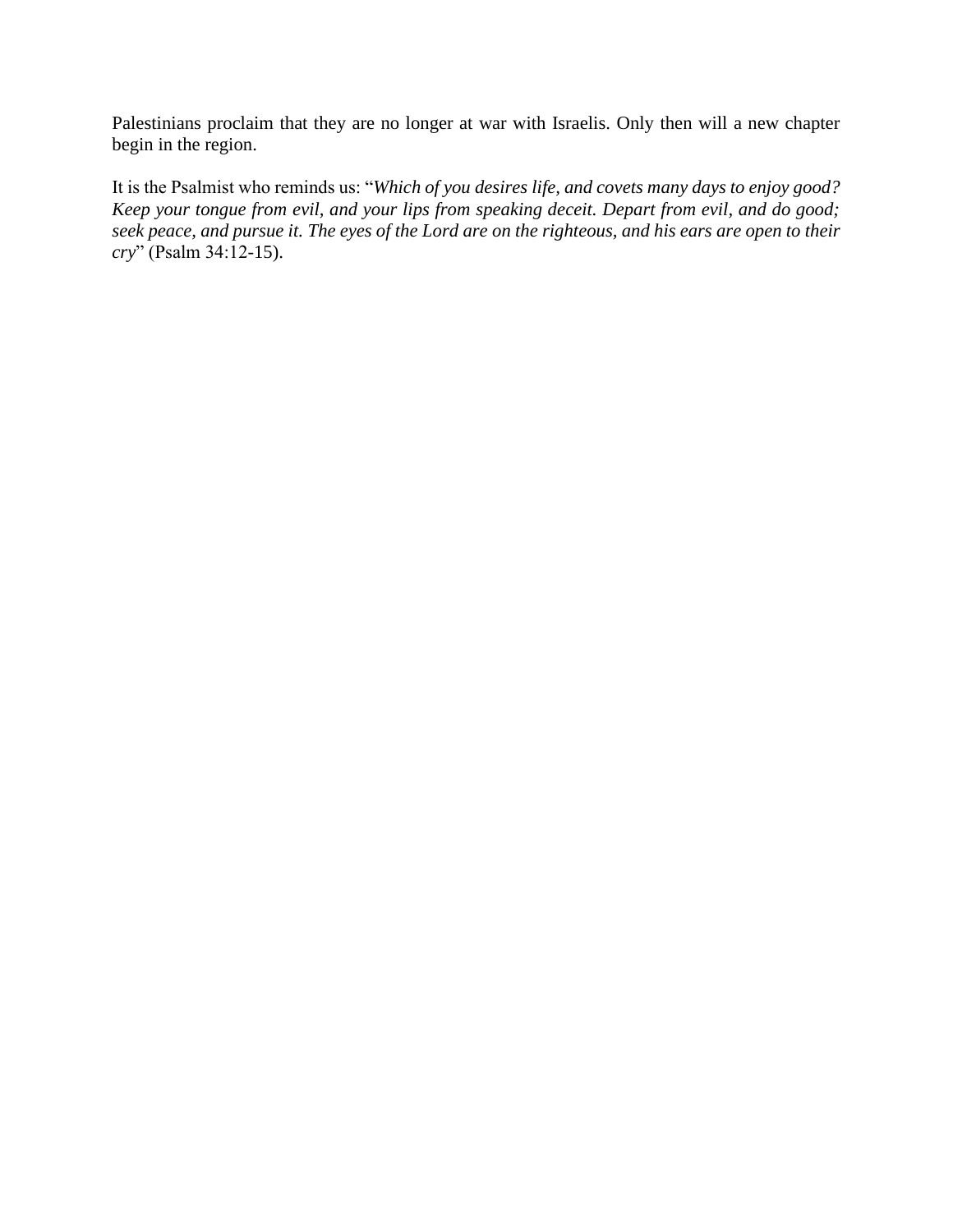

"فَإنَّ لِلرَّب دَعوَى عَلَى سُكَّانِ األرض،ِ إذ لَيسَ فِي األرضِ حَقٌّ وَال رَمحَةٌ وَال مَعرِفَةٌ هلل، بَل قَد فَاضَتْ اللعنَةُ وَالكَذِبُ وَالقَتلُ وَالسَّرِقَةُ وَالزِّنَى، وَ الدِّ مَاءُ تُ لَ امِ سُ الدِّ مَ اءَ ، لِذَلِكَ تُنُوحُ الْأَرضُ وَيَذبُلُ كُلَّ سِاكِنٍ فِيهَا" (هوشع ٤: ١-٣) .

مقتل الصحفية شيرين أبو عاقة في جنين في ١١ أيار ٢٠٢٢ كان هزة للجميع. اغتيلت، وليست الضحية الأخيرة للعنف السائد في الأرض المقدسة. هي عضو في جماعتنا المسيحية، ولها شهرة واسعة في المنطقة، ومراسلة للجزيرة. توافد الألوف لتشييعها. وكان تدخل الشرطة الوحشي في جنازتها أمرًا أذهل ر<br>. الجميع. منذ أكثر من شهرين شهدنا عنفًا متزايدًا في الأرض المقدسة ولو أن بعضه لم يصل إلى مقدمة ل<br>ا .<br>م األخبار. وزاد العنف وصارت "الدماء تالمس الدماء"، كما يقول النيب، وسقط ضحيته يهود إسرائيليون وفلسطينيون عرب وغيرهم، كلهم ضحايا صراع ما زال يطحن ويفترس ضحاياه. نبكي كل الضحايا في هذا العنف الذي لا ينتهي، يهودًا إسرائيليين، وفلسطينيين عربًا وغيرهم. وما زلنا نصرخ ونقول إن العنف با<br>أ خطأ ولن يأتي بأيّ حل، لن يأتي إلا بمزيد من العنف.

في الوقت نفسه، إنا نعبر عن قلقنا تجاه المستقبل. فإن السلطات الإسرائيلية التي بيدها قرار المستقبل يف إسرائيل وفلسطني، وكذلك الكبار يف األسرة الدولية، يبدو أهنم ال يريدون أـن ينظروا نظرة حقيقية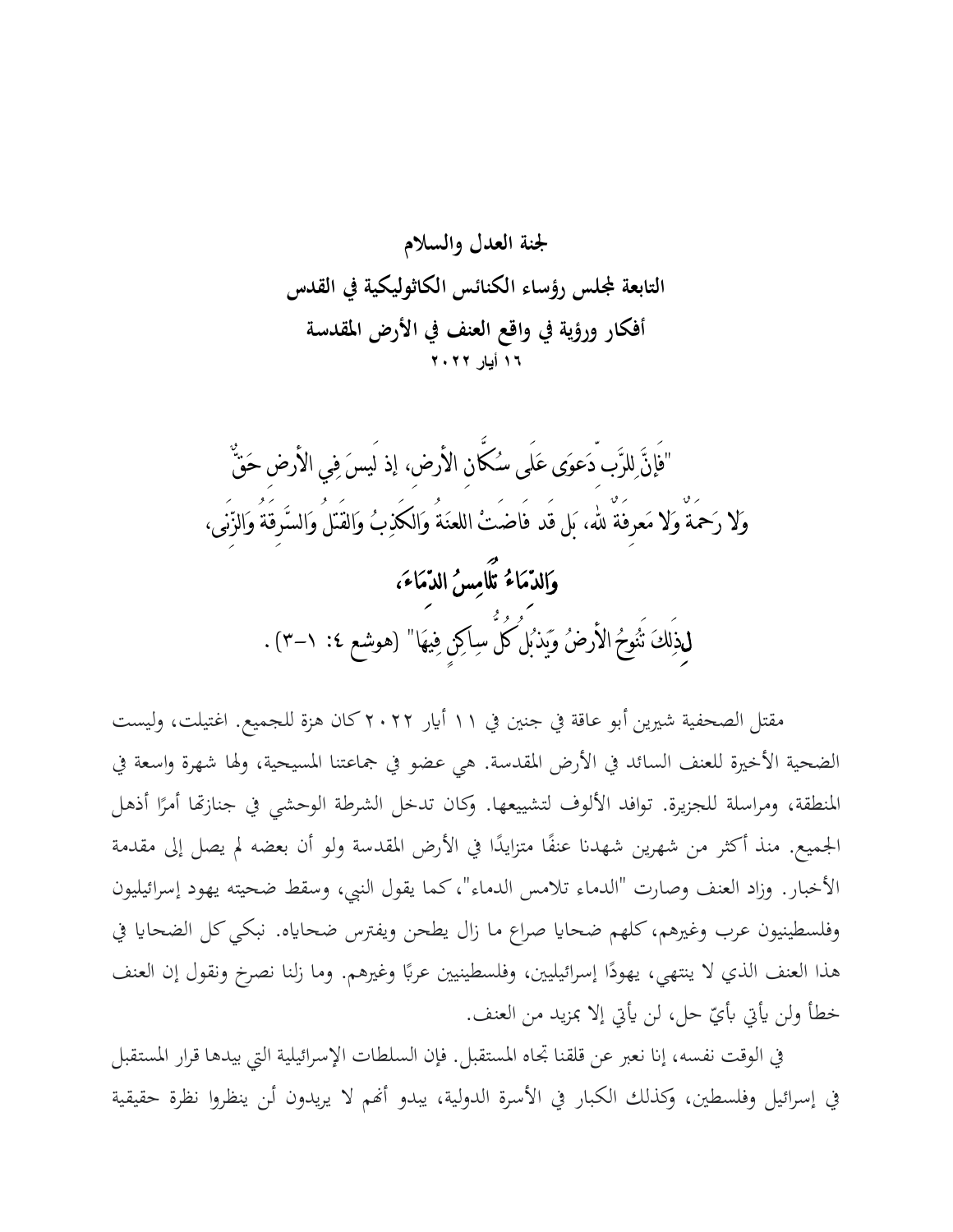وشجاعة في ما يحدث في الأرض المقدسة. ولهذا فهم لا يقدرون أن يروا أسباب هذا العنف. نحاول في هذا التحليل أن نرى هذه الأسباب، لا للتبرير، لكن لأن فهم الأسباب ومعرفة الجذور هي الوسيلة الوحيدة اليت تؤدي إىل إيقاف دائرة املوت هذه.

# **١ ما الذي حدث يف هذه األايم؟**

قتل، يف الشهرين املاضيني، مخسة وأربعون فلسطينيا، وستة عشر إسرائبليا، وعامالن من المهاجرين في إسرائيل كانا في الموقع، في ما سمي "بدائرة العنف الجديدة". هذا العنف حدث بصورة رئيسة في فلسطين، الواقعة حتى الآن تحت الاحتلال الإسرائيلي، وظهر أيضًا في داخل إسرائيل، حيث قتل خمسة عشر إسرائيليا بمجمات نظمها الفلسطينيون ردًّا على العنف الإسرائيلي. من المهم الإشارة إلى أن هذه اهلجمات داخل إسرائيل هي جزء ال يتجزأ من الصراع املستمر وال ميكن فصلها عنه.

### **٢ ملاذا ميوت الناس؟**

طالما استمر الصراع بين الإسرائيليين اليهود والفلسطينيين العرب، وطالما أنه لا يوجد عدل ولا مساواة ولا سلام في الأرض المقدسة، ولا التزام مخلص لإنهاء الصراع، سيبقى الموت هو المنتصر. وطالما استمر فرض نظام الاحتلال العسكري على الذين يعيشون في القدس الشرقية والضفة الغربية وقطاع غزة، و طاملا استمر نظام التفرقة والتمييز داخل دولة إسرائيل، لن تكون هناك هناية لدائرة العنف. و طاملا أن القادة السياسيين المحليين يقدِّمون مصالحهم الشخصية ويتجاهلون صرخات الأرامل والأيتام والأمهات والآباء الباكين أحباءهم، فإن كل الذين يعيشون في هذه الأرض "سيَضعُفون ويَذبُلون"، كما يقول النبي. وطالما  $\ddot{\cdot}$ ي<br>. أن الأسرة الدولية تتنصَّل من مسؤوليتها تجاه الوضع في إسرائيل وفلسطين، ستستمر مجنزرات هذا الصراع يف سحق األحياء وإراقة الدماء إىل ما ال هناية .

## **٣ ما هي أسباب العنف؟**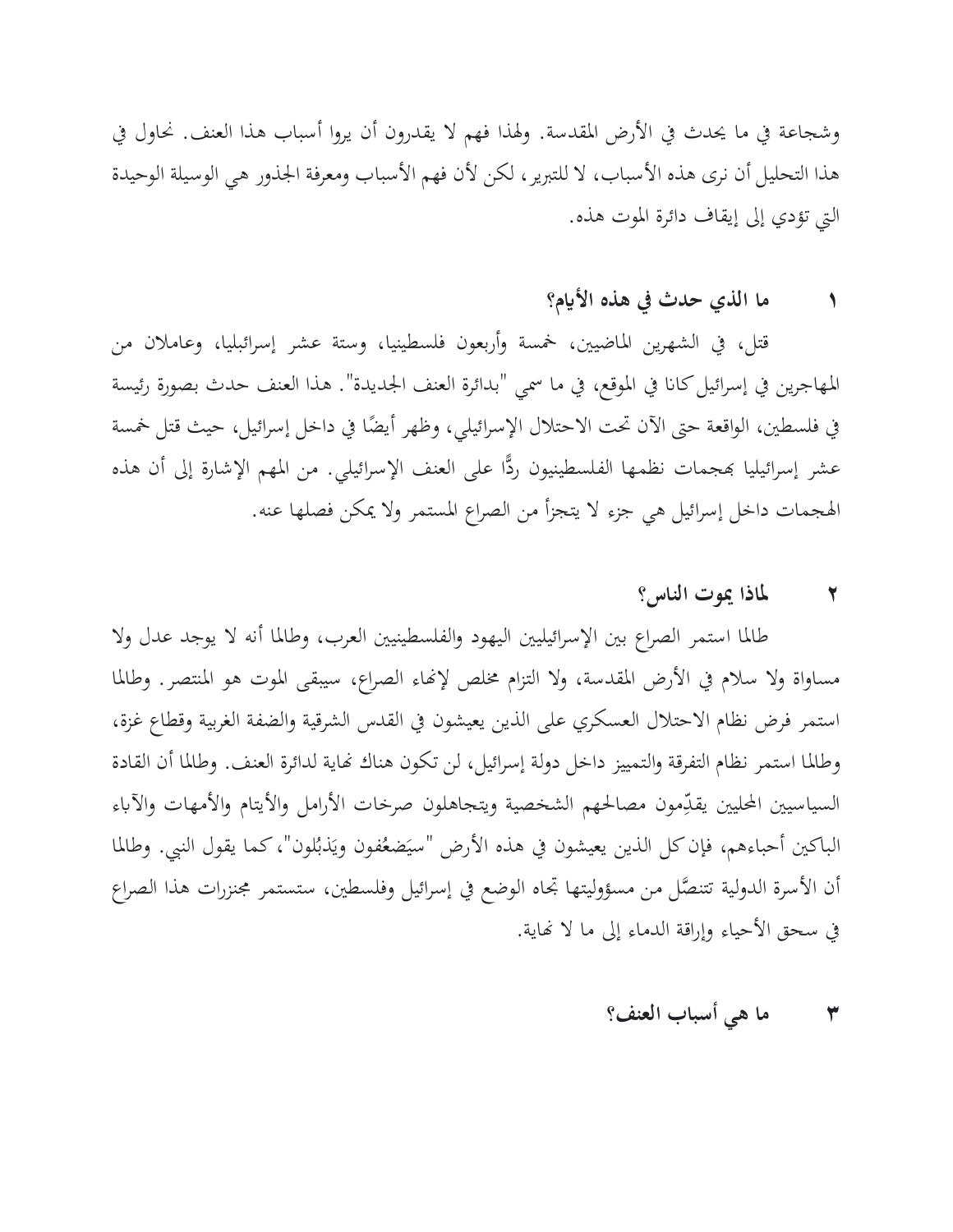في كل هجوم فلسطيني على اليهود الإسرائيليين، يحلِّل المحلِّلون ويقدِّمون تفسيراتهم وتبريراتهم. ِّ ِّ وينسبون العنف إلى أيديولوجيا فلسطينية عربية أو إسلامية، ترفض الاعتراف بإسرائيل، والإسرائيليين واليهود أيضًا. على أن أعمال العنف هذه يجب أن تحلل أولاً وقبل كل شيء في إطار الصراع الإسرائيلي الفلسطيني.

**ال بد من التأكيد والتكرار بوضوح ال لبس فيه: العلة األساسية واألوىل للعنف هي االحتالل العسكري يف املناطق الفلسطينية، و قد مضى عليه أكثر من مخس ومخس ني سنة.**

وعنف االحتالل يعين مصادرة األراضي، واالعتقال اإلداري، ومنع تصاريح البناء، وهدم البيوت، وتقييد حرية احلركة، وخنق التنمية السياسية واالجتماعية واالقتصادية، واحلصار املستمر على قطاع غزة.

وخاصة الوضع في القدس، المدينة المقدسة. فالتوترات فيها تؤدي إلى تصعيد مستويات التوتر في كل مكان، وأولها التهديدات المستمرة للوضع الراهن في الحرم الشريف (الذي يسميه الإسرائيليون باسم جبل الهيكل)، والقيود الخانقة المفروضة أمام الوصول إلى الأماكن المقدسة المسيحية (لا سيما في يوم سبت النور الأرثوذكسي، هذه السنة، في كنيسة القيامة)، والمحاولات المستمرة لمصادرة بيوت الناس وإخراجهم منها، وتسكني املستوطنني اليهود حملهم، خاصة يف الشيخ جراح وسلوان.

علاوة على ذلك، فإن الأعمال الانتقامية الواسعة والعنيفة التي تقوم بها قوات الأمن الإسرائيلية ضد عائلة المقاومين، وأحيانًا ضد الحي أو البلدة بأكملها، لا تسبب إلا مزيدًا من الاستياءً والكراهية والرغبة في الانتقام، فهي أرض خصبة لهجمات جديدة ضد الإسرائيليين. مع العلم أن كثيرين من منفِّذي ِّيمِ الهجومات لهم أقارب وأصدقاء سقطوا ضحايا للعنف الناجم عن الاحتلال الإسرائيلي. وكذلك، بعض اإلجراءات اليت تقوم هبا القوات اإلسرائيلية لـ "منع" اعتداءات جديدة، ال تؤدي يف الواقع إال إىل تفاقم الظروف، وإلى مزيد من العنف، وتصبح كلمة النبي صحيحة: "إراقة الدماء تلامس إراقة الدماء".

وإنه لأمر مشين للغاية أن الكثير من أعمال العنف التي توقع الضحايا بين الفلسطينيين، سببها هم المستوطنون الإسرائيليون، الذين صادروا الأراضي الفلسطينية، ويعيشون بشكل غير قانوني في الأراضي التي تحتلها إسرائيل. في بعض أجزاء الضفة الغربية، يسيطر المستوطنون على مناطق بأكملها، ويفرضون وضعًا من اللاقانون، والإرهاب، على العائلات والأحياء والقرى الفلسطينية، فيمنعونهم من السفر بحرية **ً** ومن العمل في أراضيهم ومن رعي قطعانهم ومن أن يعيشوا حياتهم العادية. والجيش الإسرائيلي، بدلًا من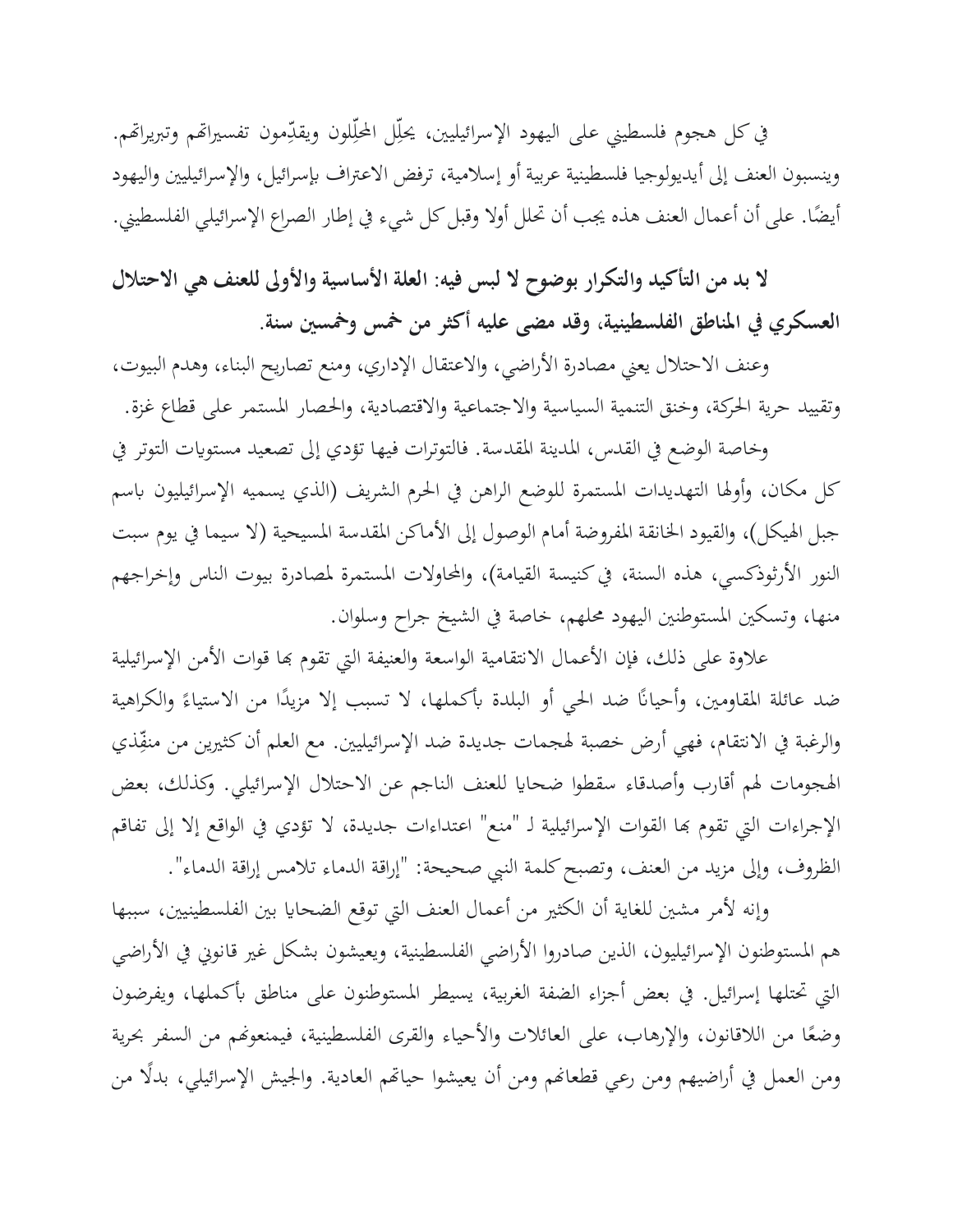ردعهم، وبدلًا من تعريف أعمالهم على أنّا جرائم، وفي بعض الحالات هي إرهاب صارخ، يساعدهم ويحميهم في اعتداءاتهم. هذا صحيح بشكل خاص في مدينة الخليل والمناطق الواقعة جنوب المدينة، وفي منطقة نابلس، وغيرها.

علاوة على ذلك، الواقع ان مواطنين فلسطينيين في إسرائيل يقومون بمجمات على إسرائيليين يهود، وليس الأمر جديدًا، يعني عزل العديد من المواطنين العرب الفلسطينيين عن الدولة التي هم مواطنون ل<br>ا فيها، إذ تُعرِّف نفسها بأنَّما دولة "يهودية". هذه الهجمات هي صرخة يأس في وجه التمييز المستمر ضد العرب داخل إسرائيل، وفي وجه نظام عدم المساواة. وأعمال العنف هذه هي أيضا ردة فعل وصرخة غضب أمام الذين يحاولون مَحْوَ الهوية الفلسطينية للمواطنين العرب الفلسطينيين في إسرائيل. ر

وإنه لمن المؤسف جدًّا أنه حين يلجأ الفلسطينيون إلى الاحتجاج بالكلام فقط أو بالأعمال غير العنيفة (حين تسمح السلطات الإسرائيلية بذلك)، فإن المجتمع الدولي يتجاهل الفلسطينيين ويتصرف وكأن كل شيء طبيعي، ويعزز "التطبيع" على الرغم من استمرار الصراع. يبدو لألسف أن األسرة الدولية تستيقظ فقط عندما تندلع أعمال العنف.

### **٤ مزيد من الظلم**

االتفاقات املسماة "ًبتفاقات إبراهيم" واليت روجت هلا اإلدارة األمريكية يف عهد ترامب، زادت الشعور بالإحباط واليأس في قلب موجات العنف الأخيرة. وقَّعَت إسرائيل الآن على عدد من اتفاقات السلام مع بلدان ليست خصمًا لها. هذه الاتفاقات تسعي لتحقيق مصالح مشتركة في المنطقة، منها ً معارضة إيران، والتعاون االقتصادي والعسكري. لكنها تتجاهل بوقاحة الصراع احلقيقي يف إسرائيل وفلسطين وحقوق الفلسطينيين. هذه الاتفاقات في نظر الفلسطينيين، ما هي إلا زيادة الإهانة على الإهانة، وتراكم الظلم على الظلم، وتثبِّت شعورهم بأنهم، في نظر إسرائيل وكبار الأسرة الدولية، إنهم لا يوجدون. مع أن السالم احلقيقي ال ميكن أن يتم إال بني إسرائيل وفلسطني.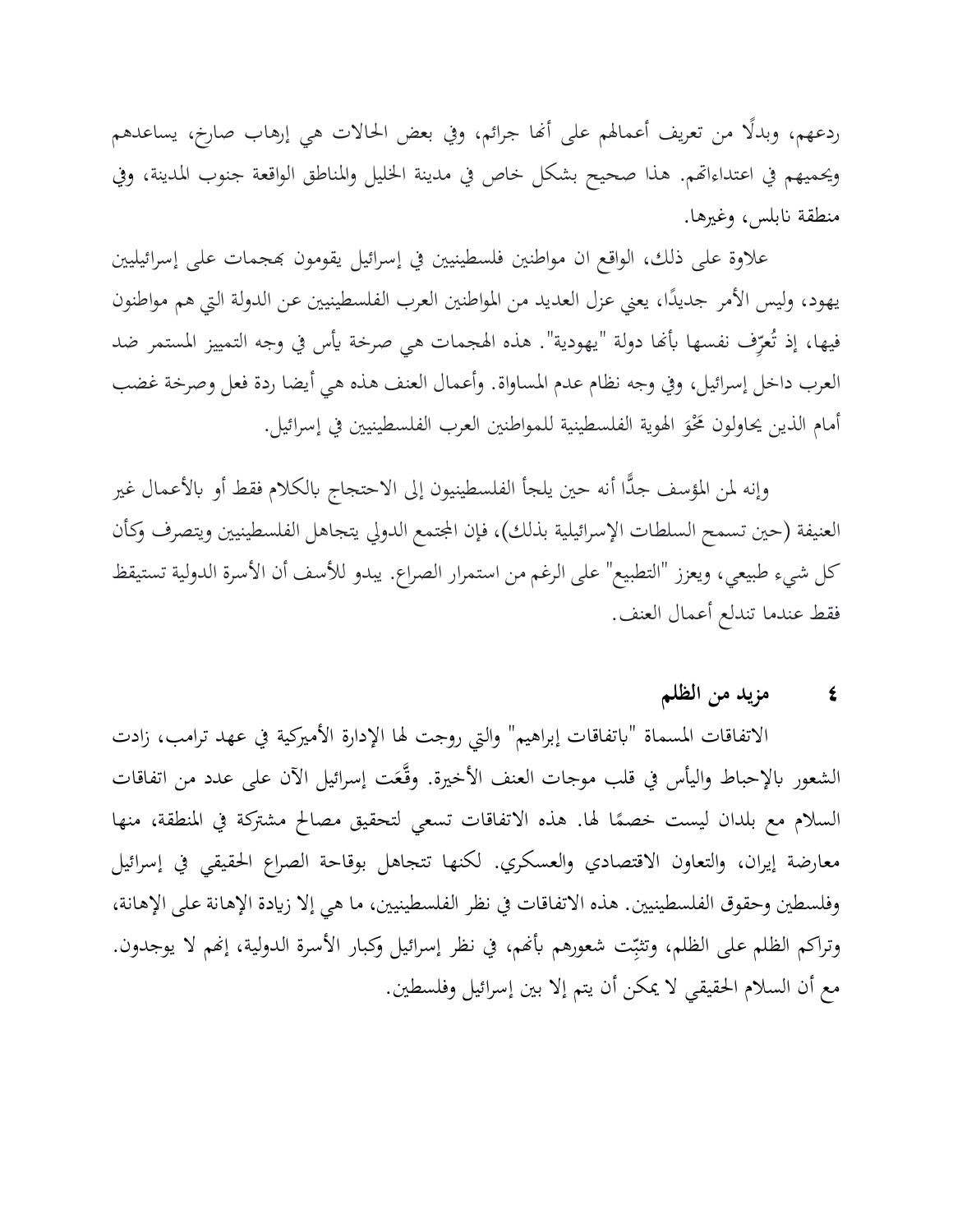قطعة أخرى من اللغز المعاصر لفهم الجولة الأخيرة من إراقة الدماء لها صلة بالوضع في أوروبا الشرقية. حالما بدأت روسيا غزوَ أوكرانيا، أدان المجتمع الدولي بقيادة الولايات المتحدة الغزو، فورًا، وفُرِضَت ڔ عقوبات واسعة وشديدة على روسيا من قبل العديد من الدول، بما في ذلك الولايات المتحدة والاتحاد الأوروبي والمملكة المتحدة، ذلك من أجل الضغط على النظام الروسي للانسحاب من الأراضي الأوكرانية والتوقف عن العدوان.

في الأراضي المقدسة، قارن فلسطينيون كثيرون هذه الأحداث في أوروبا الشرقية مع عقود من الصراع يف وطنهم. فقد احتلت إسرائيل األراضي الفلسطينية منذ عام ١٩٦٧ وفرضت نظام متييز و عدم مساواة على الفلسطينيين داخل إسرائيل منذ سنة ١٩٤٨. ومع ذلك، فإن أولئك الذين شددوا في إدانة العدوان الروسي، لم يفعلوا شيئًا يُنكر للتنديد بالاحتلال وبالتمييز الإسرائيلي. ازدواجية المعايير هذه لا ء<br>م تؤدي إلا إلى زيادة الإحباط واليأس الفلسطيني.

**اخلامتة: اسع إىل السالم واطلبه.**  منذ ألفي سنة ونصف، تنبأ النيب حزقيال على رؤساء األرض قال: " كُفُّوا عَن العُنفِ وَالِاغتِصَاب،ِ وَأَجرُوا الحقَّ وَالبِرّ، وَارفَعُوا عَن شَعبِي تَعَدّيَاتِكُم، يَقُولُ السَّيِّدُ الرَّبّ" (حزقيال ٤٥: ٠).

نحن اليوم ندعو السلطات الإسرائيلية إلى النظر في أسباب العنف الحقيقية. طلنا ضحايا لهذا العنف. والرد على العنف بالعنف، 'نما هو منطق انتقام لن يتوقف أبدًا، وليس الرد الصحيح. لكل من ل<br>ا إسرائيل وفلسطني احلقوق نفسها: احلق على األمن، واحلرية، والكرامة، وتقرير املصري. ولن ينتهي العنف إىل أن تتحقق هذه احلقوق.

إسرائيل تبحث عن السالم حيث ال يوجد السالم. إسرائيل تبحث عن السالم مع األنظمة احلاكمة يف البلدان العربية، ليس السالم هناك. إمنا السالم مع شعوب املنطقة ويف قلوب الناس. والسالم احلقيقي يبدأ عندما يعلن الفلسطينيون أهنم حصلوا على حقوقهم. يبدأ السالم عندما يقول الفلسطينيون إن حرهبم مع إسرائيل انتهت. إذاك فقط يبدأ زمن جديد يف هذه املنطقة.